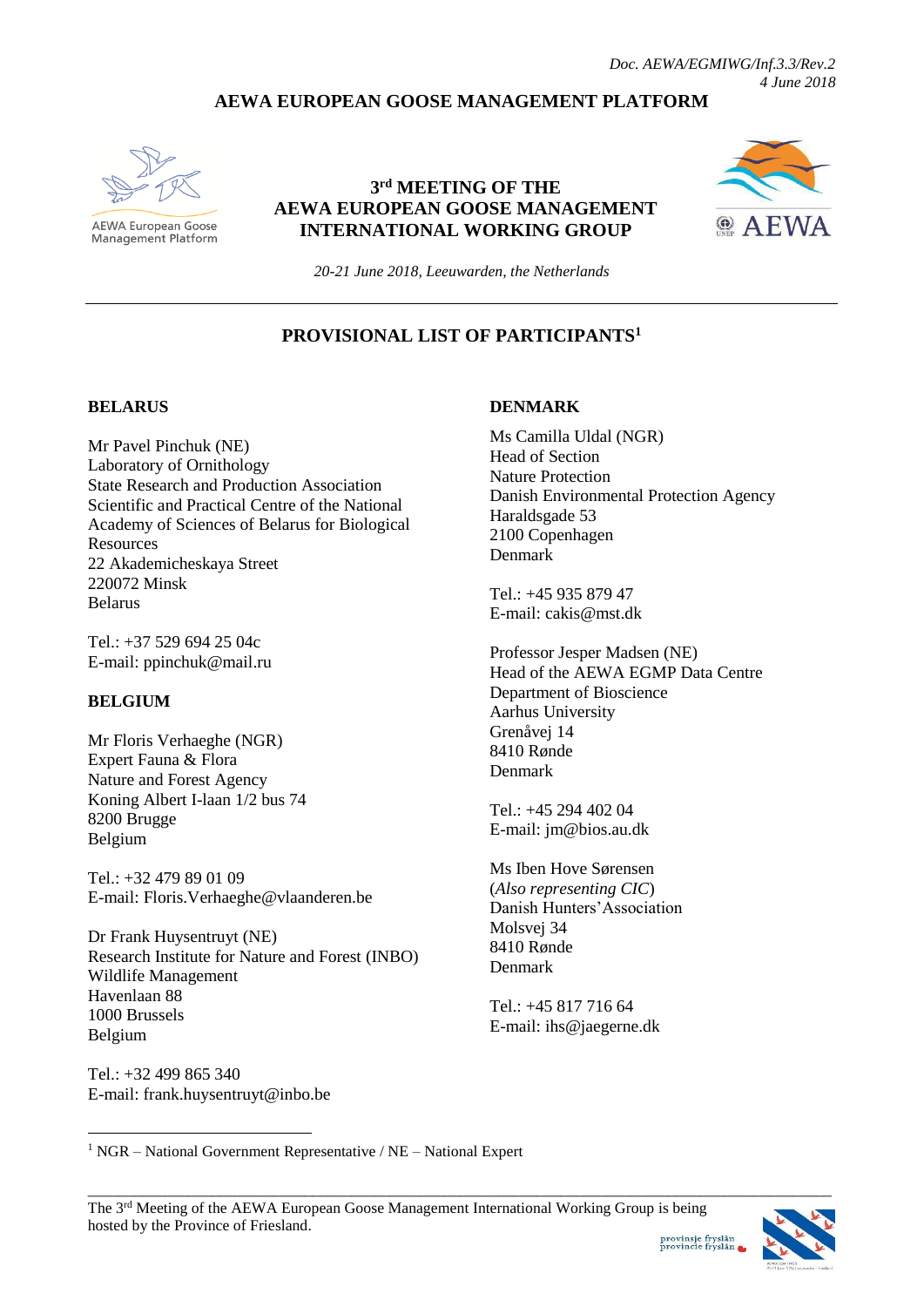### **ESTONIA**

Mr Tõnu Talvi (NGR) Chief Specialist of Nature Conservation Environmental Board of Estonia Nature Conservation Department Viidumäe 93343 Saaremaa Estonia

 $Tel \cdot +37 250 168 69$ Email: tonu.talvi@keskkonnaamet.ee

### **EUROPEAN UNION**

Mr Joseph van der Stegen European Commission, DG ENV 5, avenue de Beaulieu Brussels Belgium

Tel.: +32 229 969 02 Email: joseph.van-der-stegen@ec.europa.eu

### **FINLAND**

Dr Esko Hyvärinen (NGR) Environment Counsellor Ministry of the Environment Department of the Natural Environment P.O. Box 35 00023 Helsinki Finland

Tel.: +35 840 014 3876 E-mail: [esko.o.hyvarinen@ym.fi](mailto:esko.o.hyvarinen@ym.fi)

Mr Janne Pitkänen (NGR) Senior Officer Ministry of Agriculture and Forestry Natural Resources Department Unit for Hunting and Fishing P.O. Box 30 00023 Government Helsinki Finland

Tel.: +35 829 516 2338 E-mail: [janne.pitkanen@mmm.fi](mailto:janne.pitkanen@mmm.fi)

Mr Mikko Alhainen (NE) Senior Planning Officer Finnish Wildlife Department Sompiontie 1 00730 Helsinki Finland

Tel.: +35 850 911 1288 E-mail: [mikko.alhainen@riista.fi](mailto:mikko.alhainen@riista.fi)

Mr Jorma Pessa (NE) Centre for Economic Development Transport and the Environment P.O. Box 86 90101 Oulu Finland

Tel.: +35 840 025 0040 E-mail: jorma.pessa@ely-keskus.fi

### **FRANCE**

Dr François Lamarque (NGR) European and International Actions Officer Ministry of Environment, Energy and the Sea (MEEM) Water and Biodiversity Directorate Tour Séquoia 92055 La Défense CEDEX France

Tel.: +33 1408 131 90 E-mail: [francois.lamarque@developpement](mailto:francois.lamarque@developpement-durable.gouv.fr)[durable.gouv.fr](mailto:francois.lamarque@developpement-durable.gouv.fr)

Dr Léo Bacon (NE) Office National de la Chasse et de la Faune Sauvage (ONCFS) Tour du valat 13200 Arles France

Email: bacon.leo@gmail.com

Dr Matthieu Guillemain (NE) Office National de la Chasse et de la Faune Sauvage; Migratory Bird Unit La Tour du Valat Le Sambuc 13200 Arles France

Tel.: +33 627 327 188 Tel.: +33 490 972 879 E-mail: [matthieu.guillemain@oncfs.gouv.fr](mailto:matthieu.guillemain@oncfs.gouv.fr)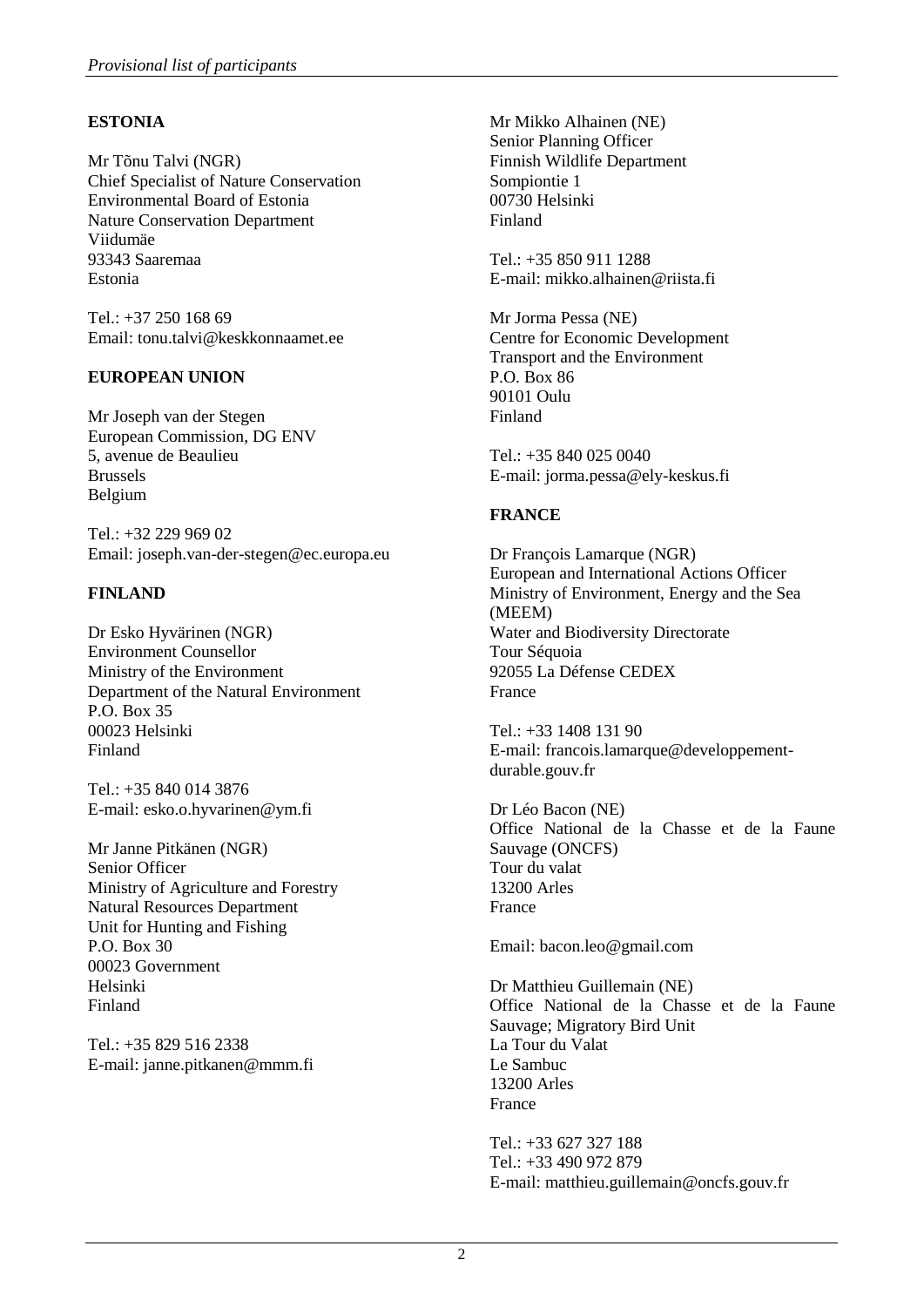Mr Alexandre Czajkowski **Director** OMPO 59 rue Ampère 75017 Paris France

Tel.: +33 144 010 516 E-mail: vanneau@ompo.org

## **GERMANY**

Dr Carolin Kieß (NGR) Legal Officer Federal Ministry for the Environment, Nature Conservation and Nuclear Safety Division N I 3 (Species Protection) Robert-Schumann-Platz 3 53175 Bonn Germany

Tel.: +49 22899 305-2668 Fax: +49 22899 305-2684 E-mail: [Carolin.Kiess@bmub.bund.de](mailto:Carolin.Kiess@bmub.bund.de)

Dr Bettina Holsten (NGR) Ministry of Energy, Agriculture, the Environment and Rural Areas Mercatorstraße 3 24106 Kiel Germany

E-mail: Bettina.holsten@melund.landsh.de

Dr Timm Reinhardt Federal Agency for Nature Conservation Wildlife Conservation Konstantinstrasse 110 53179 Bonn Germany

Tel.: +49 228 849 114 33 Email: timm.reinhardt@bfn.de

# **ICELAND**

Mr Sigurdur Thrainsson (NGR) Head of Division Ministry for the Environment and Natural resources Department of Land and Natural Heritage Skuggasundi 1 IS-101 Reykjavik Iceland

Tel.: +354 840 2419 Email: sigurdur.thrainsson@uar.is

Dr Gudmundur A. Gudmundsson (NE) Ecologist Icelandic Institute of Natural History Ecology Department PO Box 125 Urridaholtsstraeti 6-8 212 Gardabaer Iceland

Tel.: +35 459 005 00 E-mail: [mummi@ni.is](mailto:mummi@ni.is)

# **LATVIA**

Mr Vilnis Bernards (NGR) Senior Desk Officer Ministry of Environmental Protection and Regional Development Nature Protection Department Peldu iela 25 LV1494 Rīga Latvia

Tel.: +371 670 265 24 Email: vilnis.bernards@varam.gov.lv

Dr Oskars Keišs (NE) Senior researcher Laboratory of Ornithology Latvian University Institute of Biology Miera 3 2169 Salaspils Latvia

Tel.: +37 129 236 300 E-mail: [oskars.keiss@lu.lv](mailto:oskars.keiss@lu.lv)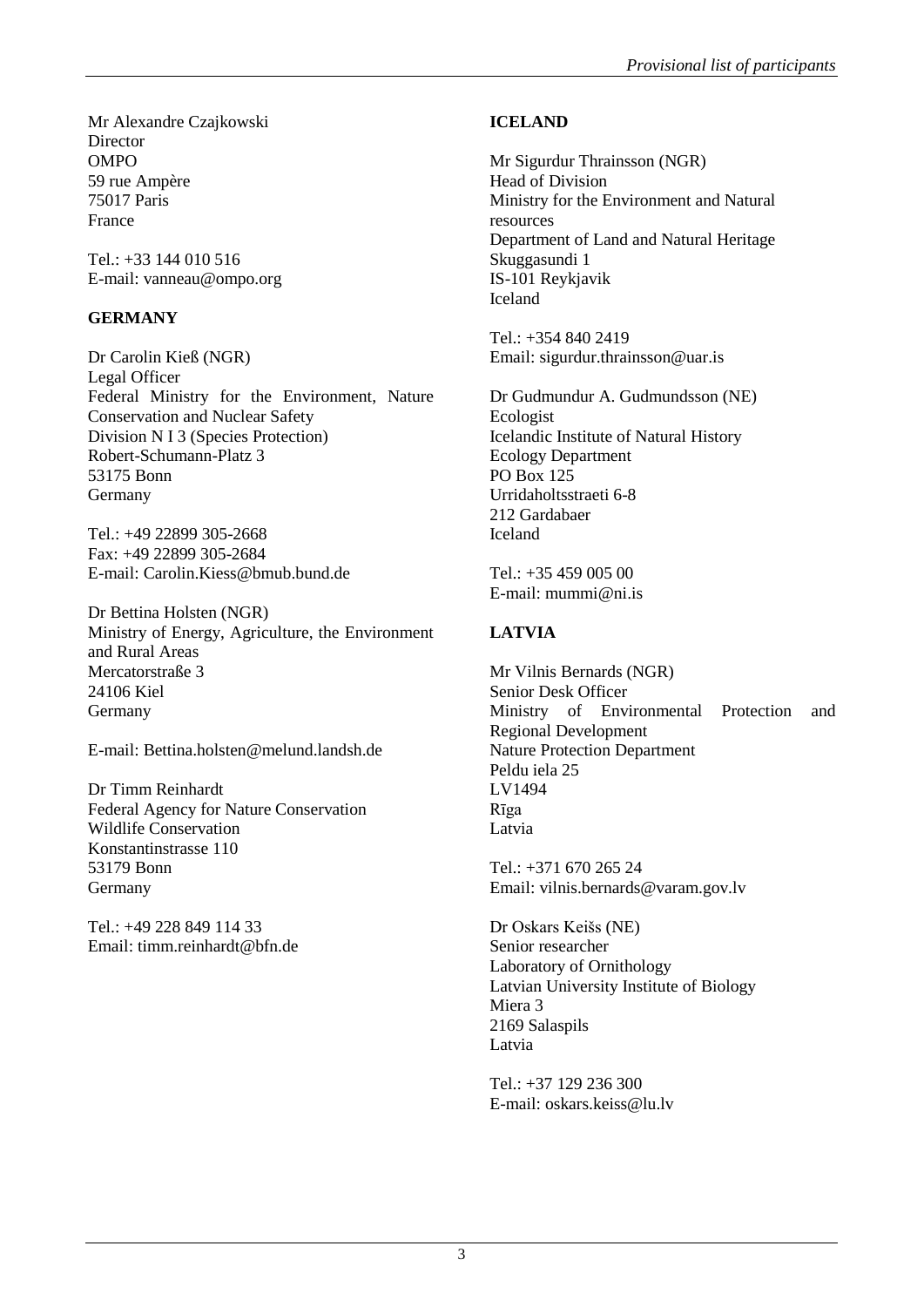### **NETHERLANDS**

Ms Willemina Remmelts (NGR) Ministry of Economic Affairs Directorate of Nature and Biodiversity Postbus 20401 2500 EK Den Haag **Netherlands** 

Tel.: +31 638 825 338 E-mail: [w.j.remmelts@minez.nl](mailto:w.j.remmelts@minez.nl)

Mr Gerben Mensink (NGR) Policy-maker Ecology Province of Friesland Postbus 20120 8900 Leeuwarden Netherlands

 $Tel + 31 582 928 955$ Tel.: +31 615 488 725 E-mail: [g.mensink@fryslan.nl](mailto:g.mensink@fryslan.nl)

Ms Annegien A. Helmens Policy Coordinator for Species Protection Ministry of Agriculture, Nature and Food Quality Department of Nature and Biodiversity P.O. Box 20401 2500 EK The Hague **Netherlands** 

Tel.: +31 648 131 335 Email: A.A.Helmens@minez.nl

Mr Kornelis Koffijberg (NE) Sovon Vogelonderzoek Nederland Department of Monitoring P.O. Box 6521 6525 ED Nijmegen Netherlands

Tel.: +31 247 410 463 E-Mail: [kees.koffijberg@sovon.nl](mailto:kees.koffijberg@sovon.nl)

#### **NORWAY**

Mr Øystein Størkersen (NGR) (*EGM IWG Chair*) Principal Adviser Norwegian Environment Agency P.O. Box 5672 Sluppen 7485 Trondheim Norway

Tel.: +47 7358 0500 E-mail: [oystein.storkersen@miljodir.no](mailto:oystein.storkersen@miljodir.no)

Mr Arild Espelien (NGR) Senior Advisor Norwegian Environment Agency P.O. Box 5672 Sluppen 7485 Trondheim Norway

Tel.: +47 415 123 96 E-mail: [ares@dirnat.no](mailto:ares@dirnat.no)

Dr Ingunn Tombre (NE) Senior Researcher Norwegian Institute for Nature Research Department of Arctic Ecology The Fram Centre P.O. Box 6606 Langnes 9296 Tromsø **Norway** 

Tel.: +47 934 667 23 E-mail: [ingunn.tombre@nina.no](mailto:ingunn.tombre@nina.no)

#### **SWEDEN**

Ms Louise Bednarz (NGR) Scientific Officer Swedish Environmental Protection Agency Naturvardsverket Valhallavägen 195 06 48 Stockholm Sweden

Tel.: +46 106 981 366 Email: louise.bednarz@swedishepa.se

Mr Per Risberg (NGR) Desk Officer Swedish Environmental Protection Agency Naturvardsverket Valhallavägen 195 06 48 Stockholm Sweden

Tel.: +46 106 981 000 E-mail: [per.risberg@naturvardsverket.se](mailto:per.risberg@naturvardsverket.se)

Dr Johan Månsson (NE) Associate Professor Swedish University of Agricultural Sciences Grimsö Research Station 730 91 Riddarhytten Sweden

Tel.: +46 581 679 325 E-mail: [johan.mansson@slu.se](mailto:johan.mansson@slu.se)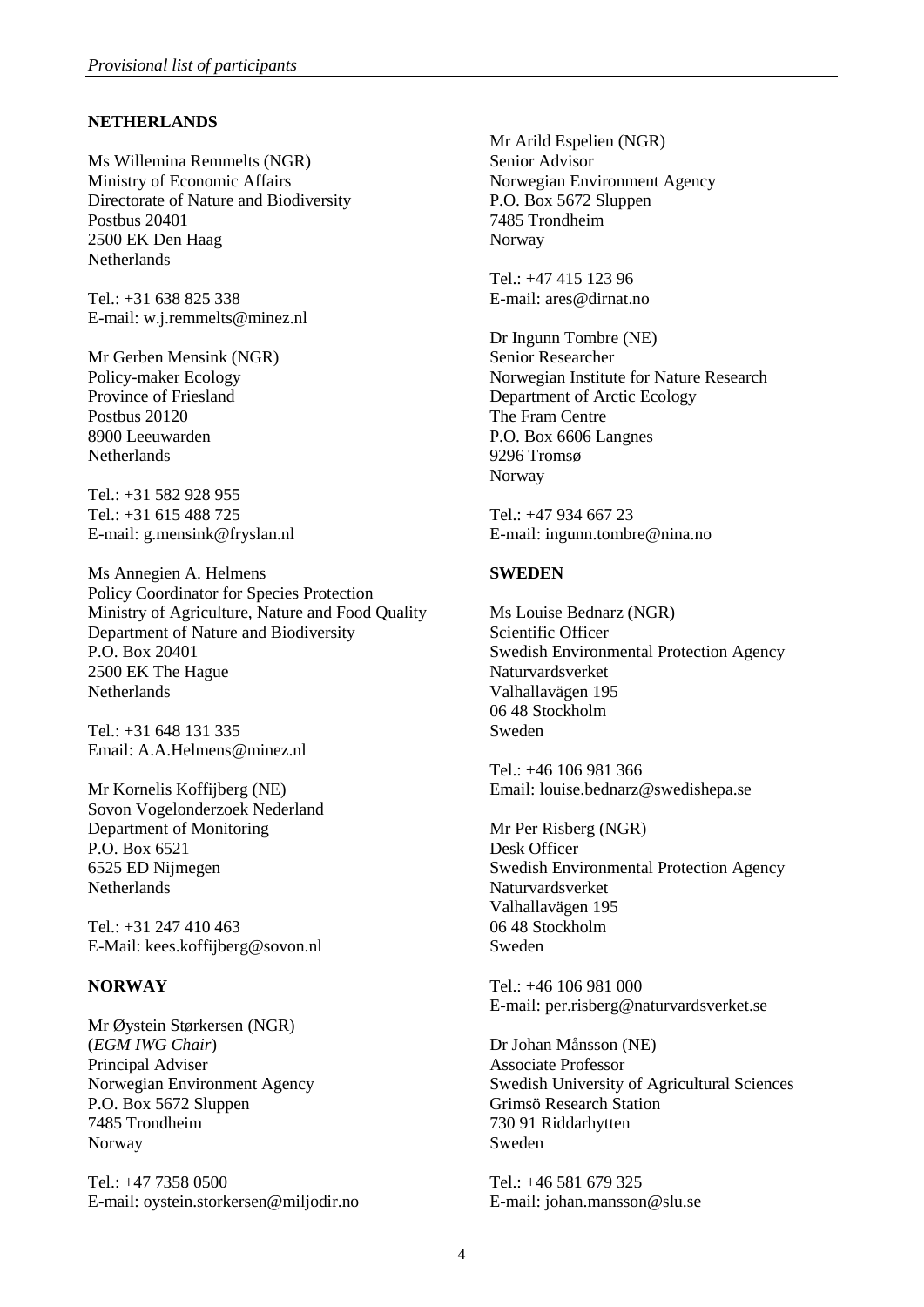### **UKRAINE**

Ms Olesya Petrovych (NGR) Chief Specialist Department of Protected Areas Ministry of Ecology and Natural Resources 35, Vasilya Lipkivskogo Street Kiev 03035 Ukraine

 $Tel + 38 067 784 1153$ Fax: +38 044 206 2193 E-mail: [petrovych.o@gmail.com](mailto:petrovych.o@gmail.com)

Dr Vasyl Kostiushyn (NE) Institute of Zoology NAS of Ukraine Department of Monitoring and Conservation of Animals B.Khmelnitskogo str. 15 01030 Kiev Ukraine

Tel.: +38 050 387 2040 E-mail: [v.kostiushyn@gmail.com](mailto:v.kostiushyn@gmail.com)

### **UNITED KINGDOM**

Mr David Stroud (NGR) Senior Ornithologist Joint Nature Conservation Committee Monkstone House PE1 1JY Peterborough United Kingdom

Tel: +44 1733 566 810 E-mail: David.Stroud@jncc.gov.uk

Ms Rae McKenzie (NGR) Policy and Advice Manager Rural Resources Unit Scottish natural Heritage Main Street, Bowmore PA437JX Isle of Islay United Kingdom

 $Tel \cdot +44$  1469 8107 11 E-mail: rae.mckenzie@snh.gov.uk

### *INDIVIDUAL EXPERTS*

Ms Melissa Lewis Environmental Law Expert on the AEWA Technical Committee Tilburg University Suite 64, Private Bag X4 3610 Kloof South Africa

Tel.: +27 661 111 970 Email: M.G.Lewis@uvt.nl

### *OBSERVERS*

#### **INTERNATIONAL COUNCIL FOR GAME AND WILDLIFE CONSERVATION (CIC)**

Represented by member of the Danish delegation, Ms Iben Hove Sørensen

#### **BIRDLIFE INTERNATIONAL**

Mr Ariel Brunner Senior Head of Policy BirdLife Europe Avenue de la Toison d'Or 67 1060 Brussels Belgium

Tel.: +32 491 904 653 E-mail: ariel.brunner@birdlife.org

#### **COPA-COGECA**

Ms Karen Post Senior Policy Advisor Copa-Cogeca / Danish Agricultural and Food Council /Water and Nature Policy Department Axeltorv 3 1609 Copenhagen Denmark

Tel.: +45 22 99 84 83 E-mail: [kpo@lf.dk](mailto:kpo@lf.dk)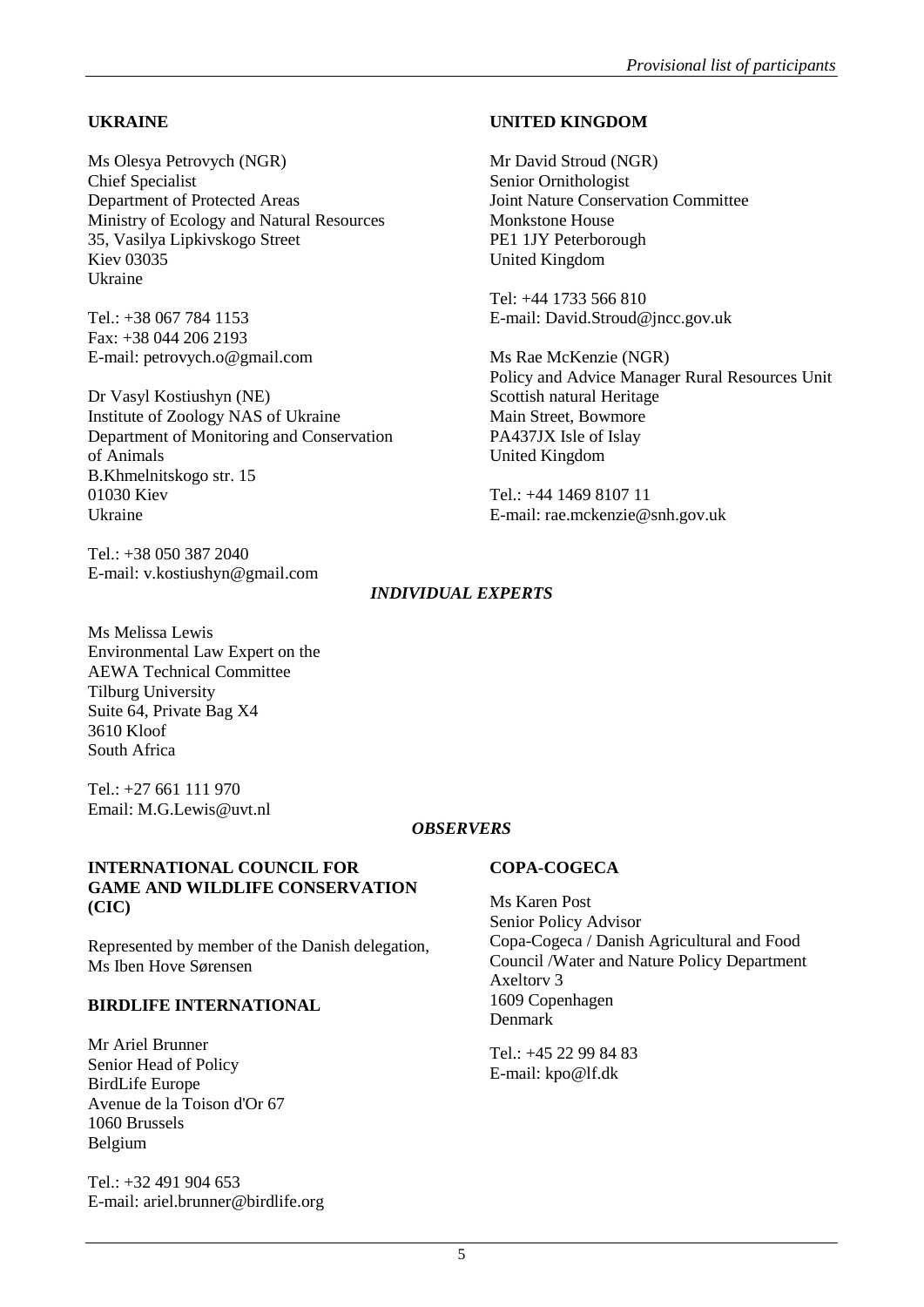#### **THE EUROPEAN FEDERATION OF ASSOCIATIONS FOR HUNTING AND CONSERVATION (FACE)**

Mr Roderick Enzerink Conservation Assistant FACE Rue Belliard 205 1030 Brussels Belgium

Tel.: +31 636 323 619 E-mail: Roderick.enzerink@face.eu

#### **MIGRATORY BIRDS OF THE WESTERN PALEARCTIC (OMPO)**

Dr Thibaut Powolny OMPO 59, rue Ampère 75017 Paris France

Tel.: +33 144 010 510 E-mail: Thibaut.powolny@yahoo.fr

### **NORDIC HUNTERS' ALLIANCE**

Mr Johan Svalby Nordic Hunters' Alliance Rue du Luxembourg 47-52, bte 2 1050 Brussels Belgium

Tel.: +32 478 817 468 Email: johan.svalby@jagareforbundet.se

#### **WADDEN SEA FORUM**

Mr Manfred Vollmer Virchowstr.1 26382 Wilhelmshaven Germany

Tel.: +49 4421 910 818 Email: vollmer@waddensea-forum.org

#### **WETLANDS INTERNATIONAL**

Dr Szabolcs Nagy Wetlands International P.O. Box 471 6700AL Wageningen Netherlands

Tel.: +31 628 554 823 E-mail: [szabolcs.nagy@wetlands.org](mailto:szabolcs.nagy@wetlands.org)

# *OTHER PARTICIPANTS*

### **UNEP/AEWA SECRETARIAT**

Mr Sergey Dereliev Head of Science Implementation and Compliance Unit (SICU) UNEP/AEWA Secretariat UN Campus Platz der Vereinten Nationen 1 53113 Bonn Germany

Tel.: +49 228 815 2415 Mobile: +49 151 167 890 84 Fax: +49 228 815 2450 E-mail: sergey.dereliev@unep-aewa.org Ms Eva Meyers EGMP Coordinator UNEP/AEWA Secretariat UN Campus Platz der Vereinten Nationen 1 53113 Bonn Germany

Tel.: +49 228 815 2457 Mobile: +49 171 838 56 91 E-mail: eva.meyers@unep-aewa.org